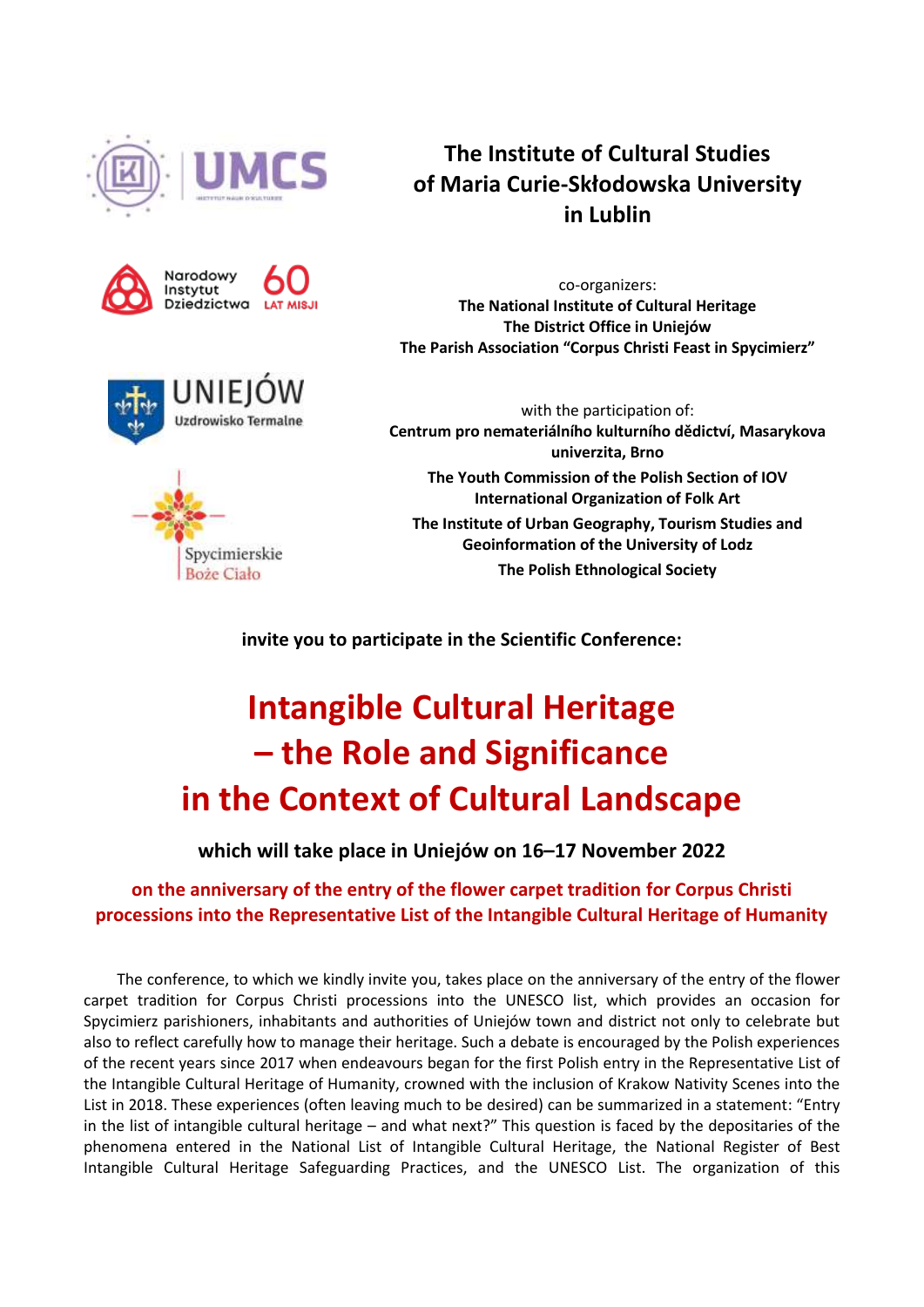conference has resulted from their helplessness, a frequent feeling of being lost and left alone with this "boon" of the entry. Let us think about our scientific papers in terms of their greatest possible usefulness to the depositaries for short- and long-term planning and for taking good decisions for the protection of their traditions.

The inhabitants of Spycimierz, supported by the Town Office of Uniejów and a growing team of researchers, launched in 2018 a comprehensive and systematic process of developing a plan for the protection of their intangible heritage, that is the famous flower carpets created for Corpus Christi processions. This resulted in a research and application project, novel on a national (or perhaps even on a European) scale, implemented in 2021-2022. Its pioneering character lies in the assumption that intangible heritage does not exist in a cultural vacuum, but always depends on the context – a holistically understood cultural landscape which comprises: elements of the area's history, its historical monuments, natural environment, the entire social, economic and institutional context, etc. Hence the proposal to focus our discussions during the conference on the protection and management of intangible heritage in terms of the material resources and achievements of culture, natural, historical and custom-related heritage, and associated spiritual values.

The above-mentioned assumptions, which provided the basis for the idea of the Spycimierz-Uniejów scientific conference AD 2022, are entirely consistent with the concept of the intangible cultural heritage protection in line with the UNESCO Convention of 2003. We invite you to reflect in detail on the issues of the safeguarding and holistic management of intangible heritage in your papers devoted to such thematic areas as:

Definition problems continued:

- The concept of cultural landscape in the context of intangible cultural heritage protection;
- Intangible heritage as an element of the cultural landscape *sensu largo*;
- $\bullet$  A depositary of intangible cultural heritage a need for and an attempt at definition; Functions of heritage:
	- Intangible cultural heritage as a socio-cultural phenomenon;
	- Intangible cultural heritage versus values and ethics;
	- Cultural identities and intangible cultural heritage;
	- Intangible cultural heritage as a product understood in various ways;
	- Intangible heritage as an important part of a tourist (geographical) area;
	- Intangible heritage versus difficult, unwanted, troublesome, embarrassing or rejected heritage;
	- (Un)sustainable development and intangible cultural heritage;

Management of intangible heritage – diagnoses, challenges, directions:

- Management of the intangible cultural heritage protection in the context of the entire historical, natural and cultural landscape, etc.;
- Threats and opportunities for intangible heritage commercialization, tourism, institutionalization and others;
- Intangible heritage and regional education;
- Intangible heritage and (post)industrial heritage;
- Intangible heritage as a component of a tourism product;
- Entry in the list of intangible cultural heritage and what next;

In the face of conflicts – like the one in Ukraine:

- Intangible heritage in the context of armed, national, social, economic, international, local and other conflicts;
- Conflicting intangible heritage versus heritage resolving conflicts;
- When nothing but memory is left in place of heritage…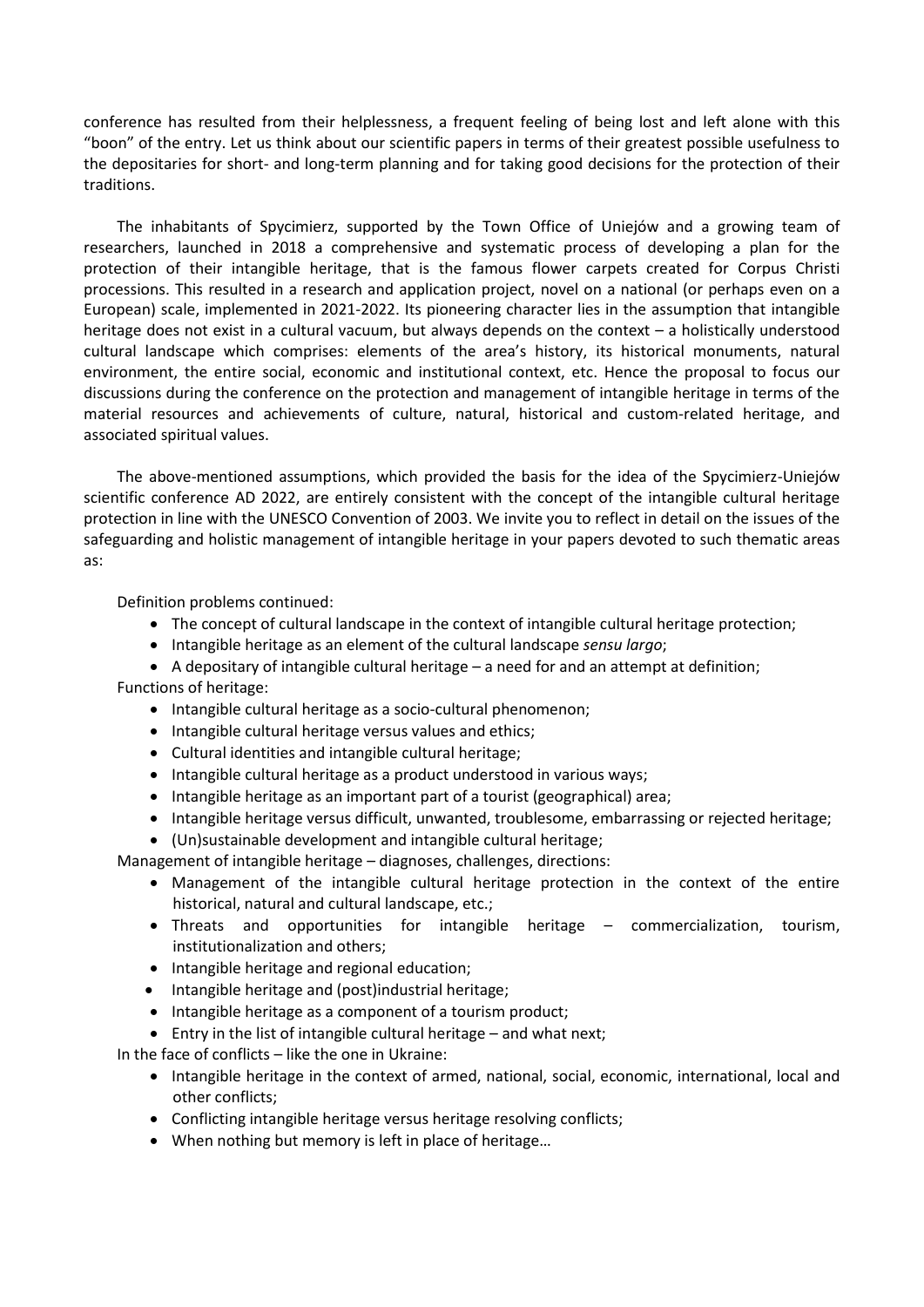The safeguarding of cultural heritage, including intangible heritage, requires interdisciplinary reflection and action. Moreover, it should combine the practical dimension with theoretical foundations supported with various types of multidisciplinary research. Therefore, our invitation is addressed to heritologists, cultural scientists, ethnologists, anthropologists, folklorists, ethnomusicologists, sociologists, educators, historians, geographers and naturalists. We also invite depositaries of intangible heritage and culture animators who deal with the issues of active and multifaceted management and protection of heritage, especially in a broader context of the natural, historical and cultural landscape.

The conference will also include a session organized and conducted by the **Youth Commission of the Polish Section of IOV International Organization of Folk Art**. The idea of the session is to extend the thematic scope of the conference to include new research issues focused primarily on the most topical and apparently most urgent problems of the present time. Analysed in the context of the so-called new intangible heritage, they may turn out to be the starting point for interesting conclusions and further studies of the constantly changing cultural landscape:

 $\bullet$ 

- Digital heritage (e-folklore, Polish Internet art) and its culture-forming potential. Can we talk about "online cultural landscape"? How does the Internet affect our traditionally understood cultural landscape?
- Intangible cultural heritage in the context of the climate crisis and cultural ecology. How do the climate changes observed affect our thinking about cultural landscape?
- Intangible cultural heritage in the context of migrations and refugees. How is our cultural landscape changing/going to change?
- Intangible cultural heritage in the context of gender studies. Will the growing gender awareness be reflected also in local cultural landscapes?

Furthermore, we encourage you to submit proposals also on other subjects than mentioned above. As members of IOV Youth Commission and researchers on various manifestations of cultural heritage, we are open to any interpretations, as well as various theoretical and practical approaches. Contact: [iov.youth.poland@gmail.com.](mailto:iov.youth.poland@gmail.com)

 $\bullet$ 

The conference will be followed by the **two-day 6 th Spycimierz Seminar** which will take place in Spycimierz and Uniejów immediately after the conference, on 18-19 November (Friday-Saturday). The programme of the annual seminar will include: summary of the research and application project implemented in Spycimierz in 2021–2022, promotion of a book entitled: *Intangible heritage in the cultural and natural landscape, as exemplified by the Feast of Corpus Christi in Spycimierz. Report on research and recommendations* which is a part of the project, another Spycimierz/Uniejów debate on intangible heritage, presentation of the concept of a sustainable tourism product and educational activities based on intangible heritage of Spycimierz, and another edition of the Spycimierz Social Archive.

The conference will be held in **Uniejów** – detailed information will be provided in further announcements. It is worth mentioning that Uniejów is attractive for several reasons: Spycimierz lies 1 km from there, Uniejów is famous for its historical monuments and natural resources, including hot springs which we encourage you to use in order to relax after the conference sessions.

We plan a **conference fee** allocated for costs of conference services, online connection, printing of conference materials, dinner on the first day of the conference and coffee service. Costs of travel,

 $\bullet$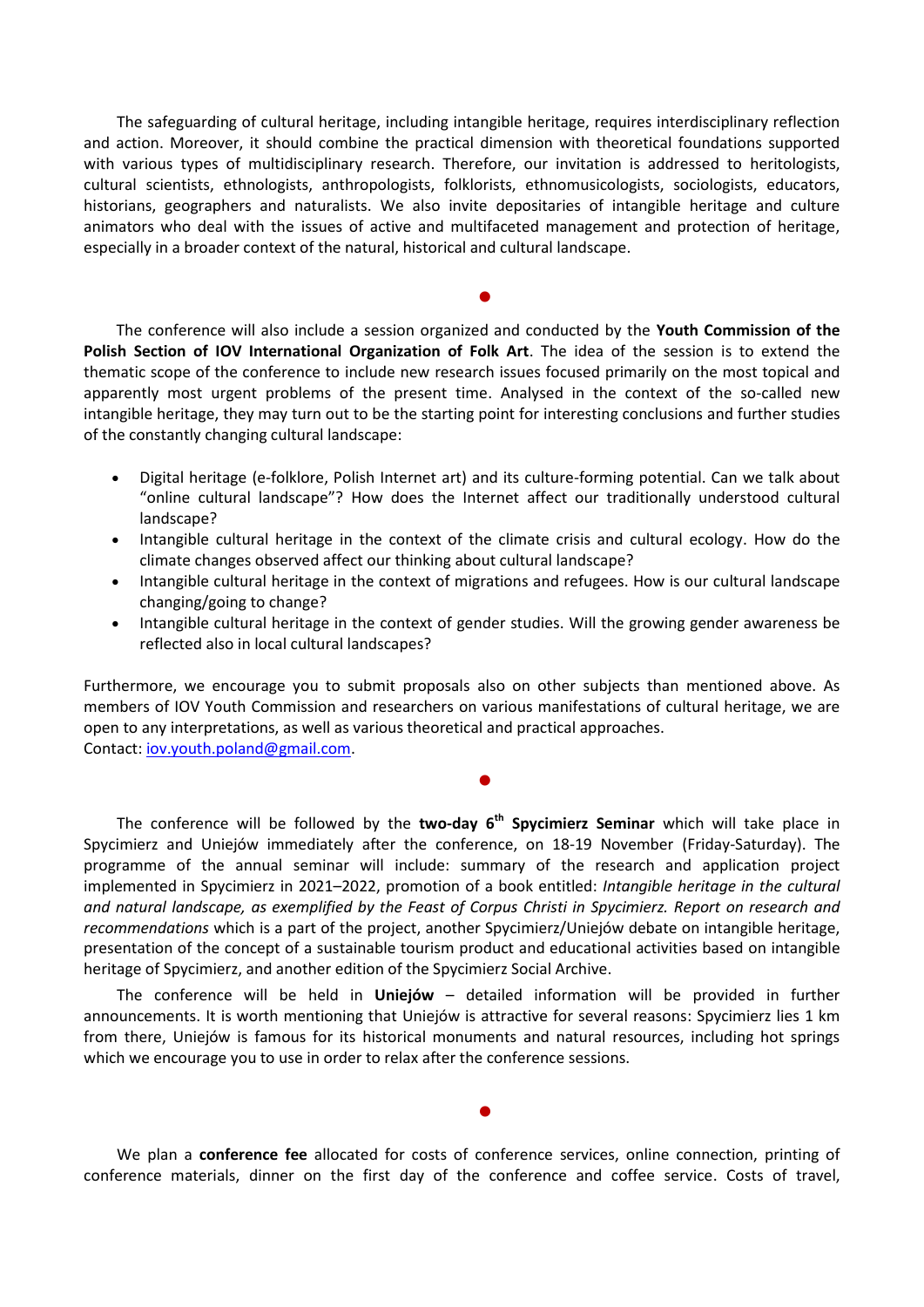accommodation and meals are covered by the participants on their own. Conference fee: students and doctoral students – 200 PLN, other on-site participants (with or without papers) – 400 PLN, online participants – 200 PLN.

Application forms should be sent **until 30 June 2022** by e-mail: [konferencja.ndk@gmail.com.](mailto:konferencja.ndk@gmail.com) In the event of a large number of applications, the organizers reserve the right to select papers from the proposals. You will receive confirmation of your participation in the conference around 15 July 2022.

**Conference proceedings** will be accepted into print by the following journals and publishing series:

- "Łódzkie Studia Etnograficzne" / "Lodz Ethnographic Studies" (volume for 2024; 70 points in the list of the Ministry of Education and Science; [https://lse.ptl.info.pl\)](https://lse.ptl.info.pl/);

- "Biuletyn Uniejowski" / "The Uniejów Bulletin" (20 points in the list of the Ministry of Education and Science; [https://czasopisma.uni.lodz.pl/biuletynuniejowski\)](https://czasopisma.uni.lodz.pl/biuletynuniejowski).

The papers will be subject to the review procedure in accordance with the rules followed by these journals.

 $\bullet$ 

**Data protection (GDRP)**. By sending the completed application form, you give your consent to the processing of your personal data for the purpose of the conference organization pursuant to the Regulation (EU) 2016/679 of the European Parliament and of the Council of 27 April 2016 on the protection of natural persons with regard to the processing of personal data and on the free movement of such data, and repealing Directive 95/46/EC (General Data Protection Regulation).

## *We look forward to your participation in the conference!*

#### *The Scientific Committee of the Conference is chaired by:*

**Katarzyna Smyk, PhD hab., Associate Professor** – Institute of Cultural Studies of Maria Curie-

Skłodowska University; Polish Ethnological Society, Branch in Lublin [\(k.smyk@umcs.pl\)](mailto:k.smyk@umcs.pl)

#### **Members:**

**Mila Santova, Prof. D.Sc.** – Correspondent member of the Bulgarian Academy of Sciences, Institute of Ethnology and Folklore Studies with National Ethnographic Museum - Bulgarian Academy of Sciences

**mgr Tomasz Wójcik** – historyk, Przewodniczący Rady Miejskiej w Uniejów

- **dr hab. Katarzyna Zalasińska, prof. UW** Wydział Prawa i Administracji Uniwersytetu Warszawskiego; Dyrektor Narodowego Instytutu Dziedzictwa
- **doc. PhDr. Daniel Drápala, Ph.D.** Dyrektor Instytutu Etnologii Europejskiej (Ústav evropské etnologie), Uniwersytet Masarykowa, Brno
- **dr hab. Anna Weronika Brzezińska, prof. UAM** Instytut Antropologii i Etnologii Uniwersytetu im. Adama Mickiewicza w Poznaniu, Prezeska Polskiego Towarzystwa Ludoznawczego
- **dr hab. Anna Gomóła, prof. UŚ** Instytut Nauk o Kulturze Uniwersytetu Śląskiego w Katowicach
- **dr hab. Bogdan Włodarczyk, prof. UŁ** Instytut Geografii Miast, Turyzmu i Geoinformacji, Wydział Nauk Geograficznych Uniwersytetu Łódzkiego
- **dr hab. Jacek Borzyszkowski, prof. WSB** Wydział Biznesu Wyższej Szkoły Bankowej w Gdańsku
- **dr Arkadiusz Jełowicki** Muzeum Narodowe Rolnictwa i Przemysłu Rolno-Spożywczego w Szreniawie
- **dr Karolina Dziubata** Instytut Antropologii i Etnologii Uniwersytetu im. Adama Mickiewicza w Poznaniu, Komisja Młodych Polskiej Sekcji Międzynarodowej Organizacji Sztuki Ludowej (IOV)

*The Organizing Committee of the Conference is chaired by:*